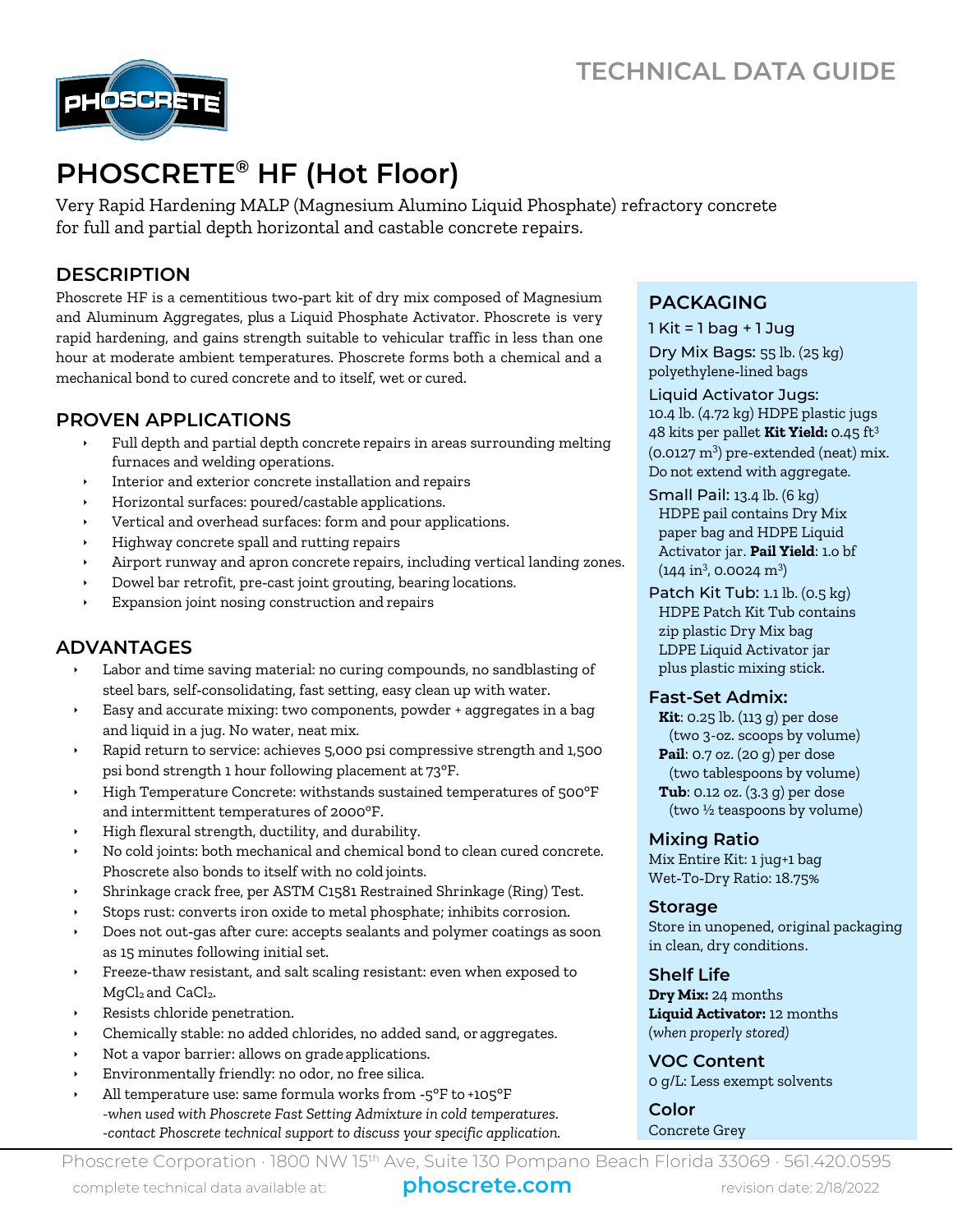| <b>Fresh Properties</b>      |                      |                                                                                                                                              |                                      |                            |                              |
|------------------------------|----------------------|----------------------------------------------------------------------------------------------------------------------------------------------|--------------------------------------|----------------------------|------------------------------|
| Test                         | <b>Specification</b> | <b>Description</b>                                                                                                                           | Time                                 | <b>Typical Results</b>     |                              |
| Set Time                     | ASTM C191            | Time of Setting by Vicat Needles                                                                                                             | lab temp<br>supercooled <sup>+</sup> | Initial<br>8 min<br>15 min | Final<br>10 min<br>19 min    |
| Slump                        | ASTM C143            | Slump of Hydraulic-Cement Concrete                                                                                                           | 0   5   15<br>min                    | 9.5 in<br>(22cm)<br>(24cm) | 8.7 in<br>$6.2$ in<br>(16cm) |
| Density                      | ASTM C387            | Density (Unit Weight) of Concrete                                                                                                            |                                      | 141 lb/ $ft^3$             | 2259 kg/m <sup>3</sup>       |
| Air Content                  | ASTM C231            | Air Content by Pressure Method                                                                                                               |                                      | 5.7%                       |                              |
| Free<br>Shrinkage            | ASTM C157            | Length Change of Hardened Concrete (Std)                                                                                                     | 28 Days<br>Wet   Dry                 | 0.00%                      | $-0.03%$                     |
| Restrained<br>Shrinkage      | <b>ASTM C1581</b>    | Age at Cracking and Induced Tensile Stress<br>Characteristics under Restrained Shrinkage                                                     | 180 Days<br>Age   Stress             | Did Not<br>Crack           | -60 µstrain                  |
| <b>Strength Properties</b>   |                      |                                                                                                                                              |                                      |                            |                              |
| <b>Test</b>                  | Specification        | <b>Description</b>                                                                                                                           | <b>Time</b>                          | <b>Typical Results</b>     |                              |
|                              |                      |                                                                                                                                              |                                      | psi                        | <b>MPa</b>                   |
| Compressive<br>Strength      | ASTM C109            | Compressive Strength of Hydraulic Cement<br>Mortars Using 2-in. Cube Specimens                                                               | 1 hour                               | 5000                       | 34.5                         |
|                              |                      |                                                                                                                                              | 1 day                                | 9000                       | 62.1                         |
|                              |                      |                                                                                                                                              | 28 days                              | 11500                      | 79.3                         |
| Flexural<br>Strength         | ASTM C78             | Flexural Strength of Concrete Using Simple Beam<br>with Third-Point Loading                                                                  | 1 day                                | 4500                       | 3.1                          |
|                              |                      |                                                                                                                                              | 7 days                               | 600                        | 4.1                          |
|                              |                      |                                                                                                                                              | 28 days                              | 700                        | 4.8                          |
| Bond<br>Strength             | ASTM C882            | Bond Strength by Slant Shear<br>Phoscrete - Concrete                                                                                         | 1 hour                               | 1500                       | 10.3                         |
|                              |                      |                                                                                                                                              | 1 day                                | 2000                       | 13.8                         |
|                              |                      |                                                                                                                                              | 28 days                              | 2500                       | 17.2                         |
|                              |                      | Bond Strength by Slant Shear<br>Phoscrete - Phoscrete                                                                                        | 1 hour                               | 1750                       | 12.1                         |
|                              |                      |                                                                                                                                              | 1 day                                | 2500                       | 17.2                         |
|                              |                      |                                                                                                                                              | 28 days                              | 3000                       | 20.7                         |
| Tensile<br>Strength          | ASTM C496            | Splitting Tensile Strength of Cylindrical Concrete<br>Specimens                                                                              | 1 day                                | 1000                       | 6.9                          |
|                              |                      |                                                                                                                                              | 28 days                              | 1200                       | 8.3                          |
| Modulus of                   | ASTM C469            | Static Modulus of Elasticity and                                                                                                             | 28 days                              | $3.1 E^{+06}$              | 21 E <sup>+06</sup>          |
| Elasticity                   |                      | Poisson's Ratio of Concrete in Compression                                                                                                   |                                      | 0.274                      |                              |
| <b>Durability Properties</b> |                      |                                                                                                                                              |                                      |                            |                              |
| <b>Test</b>                  | <b>Specification</b> | <b>Description</b>                                                                                                                           | <b>Test</b>                          | <b>Typical Results</b>     |                              |
| Freeze Thaw                  | ASTM C666-A          | Resistance of Concrete to Rapid Freezing and<br>Thawing in a Saturated Condition (300 cycles)                                                | Durability<br>Factor                 | 94%                        |                              |
| Scaling                      | ASTM C672            | Scaling Resistance of Concrete Surfaces Exposed<br>to Deicing Chemicals (25 cycles)<br>Results = Visual   Material Loss lbs./ft <sup>2</sup> | NaCl                                 | 0                          | 0.00                         |
|                              |                      |                                                                                                                                              | CaCl <sub>2</sub>                    | 0                          | 0.00                         |
|                              |                      |                                                                                                                                              | MgCl <sub>2</sub>                    | 0                          | 0.00                         |
| Chlorides                    | <b>ASTM C1202</b>    | Electrical Indication of Concrete's Ability to<br>Resist Chloride Ion Penetration (Current @5 min)                                           | 28 days                              | 1331 C                     | 36.2mA                       |
|                              | ASTM C1543           | Penetration of Chloride Ion into Concrete<br>by Ponding                                                                                      | 90 days                              | 10-20 mm                   | 0.135%                       |
|                              |                      |                                                                                                                                              | 180 days                             | 55-65 mm                   | 0.117%                       |
|                              |                      |                                                                                                                                              |                                      | 10-20 mm<br>55-65 mm       | 0.195%<br>0.145%             |
| Abrasion                     | California CT-550    | Determining the Surface Abrasion Resistance of<br>Concrete Specimens (mass loss)                                                             | 24 hours                             | 16g                        | 1.8%                         |

Phoscrete HF Technical Data Guide Page 2 of 4 revision date: 2/18/2022 †*Time of Set reported for lab temp 68°F (20°C) for dry mix and activator. Supercooled Activator at 17°F (-8°C) and lab temp dry mix.*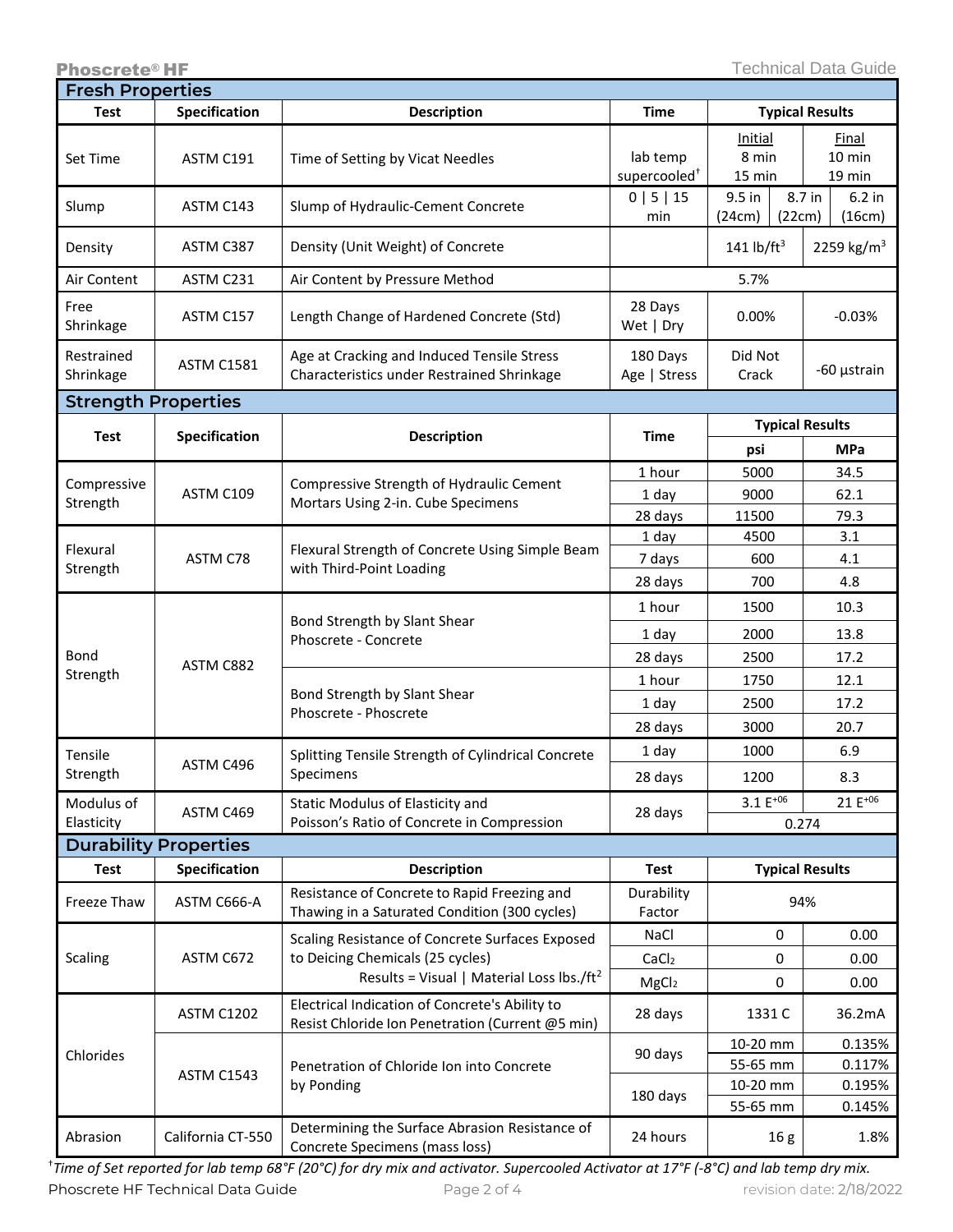## **GENERAL INSTALLATION GUIDELINES**

- Refer to the latest and most complete documentation on best installation practices. [Phoscrete Full Installation Guide](https://www.phoscrete.com/installation-guides/) is published on Phoscrete's website.
- Contact Phoscrete technical support [install@phoscrete.com](mailto:install@phoscrete.com) or call +1-561-420-0595 with any questions regarding a specific application.

## **SURFACE PREPARATION**

- No primer is required, however for maximum bond strength in high stress environments, use Phoscrete Primer and follow the primer coat procedure in the **Phoscrete Full Installation Guide**.
- Concrete must be sound and fully cured.
- Loose, damaged, and contaminated concrete must be removed.
- Clean the surface of the area to be repaired from oil, grease, and other bond‐inhibiting materials.
- Surface must be dry, free of standing water.
- Remove rust from steel bars with a wire brush. Sandblasting is not required.
- Replace reinforcing bars that have lost 25% or more of their original diameter with new bars spliced in place, lapping sufficiently to transfer stress.
- Concrete profile should reach CSP of 7‐9 per ICRI Guidelines.
- Repair area should not be less than 1‐inch deep. >2-inch minimum depth is recommended
- Saw‐cut the edges of the repair area insuring at least 1‐inch depth.
- Saw-cut the edge of the repair parallel and perpendicular to traffic to limit the number of load-bearing stress points.

## **MIXING**

- Mix Phoscrete HF at the placement site.
- Use a heavy‐duty five‐gallon bucket for mixing single kits of Phoscrete HF. Mix with a paddle (Phoscrete's urethane auger highly recommended), using a dual or variable speed drill suitable for mixing (min. 7-amp, ½", side handle).
- Use a paddle‐style mortar mixer for mixing multiple kits at once, when placing large quantities (>2 cy) of Phoscrete.
- Pour Phoscrete HF Liquid Activator in a clean bucket or mortar mixer. Add Phoscrete HF Dry Mix to the Liquid Activator, preferably while mixing.
- Mix Phoscrete HF Dry Mix into the liquid for about 1 minute, until the material is fully wetted out. Do not over-mix.
- A batch of Phoscrete HF must be mixed, placed, and finished within 5 ‐ 15 minutes depending on ambient temperature.
- The mix ratio is 18.75% Wet to Dry. On-site measurement for partial unit mixing is NOT recommended. Inaccurate measurements will lead to poor material performance.
- In warm (>70°F/20°C) and cold climates (<50°F/10°C), refer to Phoscrete's [All Temperature Guidelines](https://www.phoscrete.com/wp-content/uploads/Installation-Guides/phoscrete-best-practices-all-temperature-concrete-repair-guidelines.pdf) for usage of Phoscrete Fast- and Slow-Set Admixtures, and for best practices on cooling/supercooling Phoscrete Liquid Activator.

# **APPLICATION**

- Empty the mixing container of Phoscrete HF immediately after mixing is completed.
- Install immediately after mixing. Discard the batch if the material begins to setup in the pail or mixer.
- Using a trowel or float, work Phoscrete HF into the bottom and sides of the patch, being careful to fill all voids. Force the material against the edges of the repair.
- Level Phoscrete HF to the existing concrete surface. Screed off excess. Phoscrete may expand slightly so finish the surface to accommodate for expansion. If the material finishes higher than the adjacent surface, to reduce impact on the repair and for rideability, use a diamond grinder to level surface as soon as 15 minutes following initial set.
- Finish Phoscrete HF using clean concrete floats and trowels. Magnesium floats work best. Tap on surface with trowel to bring liquid to the surface for best finish. Clean Phoscrete from trowels with a water‐dampened cloth. Do not pour water on repair. Stop finishing once the surface of the placed material develops a "skin".
- When using forms, apply vibration for maximum penetration and bond.

\**Supercool Phoscrete Activator below 10°F (-12°C) in a freezer for additional flow during placement, and for additional working time when finishing. The freezing point of Phoscrete Activator is -20°F (-29°C). Dry mix may also be cooled.*